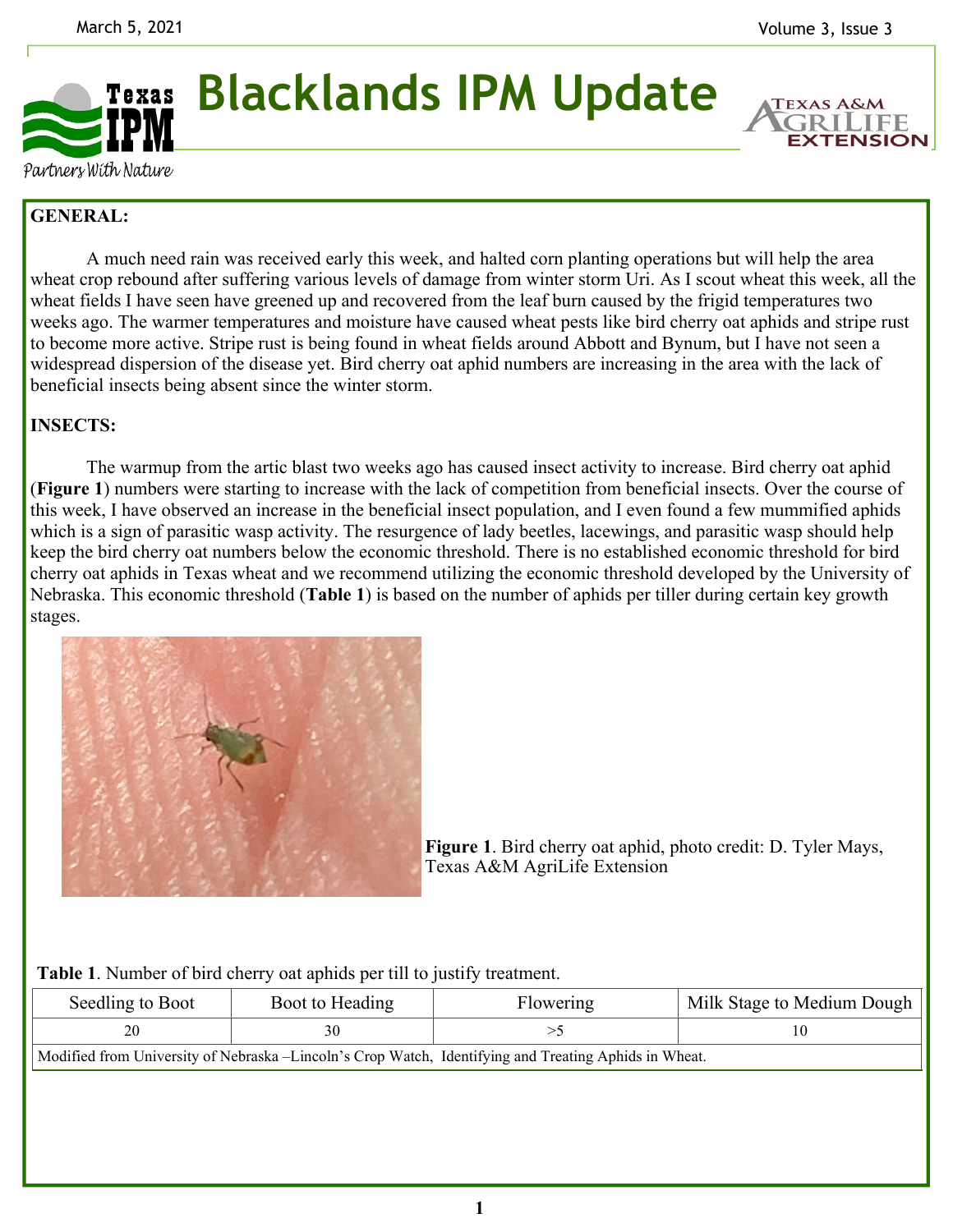I also started finding some greenbugs in a field around the Hillsboro Municipal Airport this week, and right now their population is well below the economic threshold. Greenbugs are pale green and typically have a stripe of darker green on their back (**Figure 2**). This aphid injects a toxin into the plant while feeding that causes the leaf tissue to turn yellow and then eventually die and are also known vectors of the barley yellow dwarf virus. Their numbers can increase rapidly when temperatures range between 55F and 95F and cause economic losses. There is an established economic threshold for greenbug in Texas wheat and is based on the plant height and the number of greenbugs per foot of drill row (**Table 2**).



| grains        |                                     |
|---------------|-------------------------------------|
| Plant Height  | Number greenbugs per linear<br>foot |
| 3-6 inches    | 100-300                             |
| 4-8 inches    | 200-400                             |
| $6-16$ inches | 300-800                             |

**Figure 2.** Greenbug, photo credit: Rick Grantham, Oklahoma State University

### **DISEASE:**

The weather conditions we are currently in are optimal for stripe rust (**Figure 3**) development. Early this week I picked up on one field in the Abbott, and upon talking with others scouting wheat in Hill and McLennan County the only other known occurrence of stripe rust is in the Bynum area. As our temperatures remain between 45F and 65F which is the favorable temperature range for stripe rust this disease will start spreading to more fields in the area. The pathogen also requires the leaf to be wet for around 6 hours for infection to occur. Planting varieties with resistance to stripe rust is a major management practice, but just because a variety is labeled as resistant does not mean it will not be infected. This is since there is different race of the fungus that may not be susceptible to the resistance genes present in the variety, and the type of resistance. In terms of wheat resistance there are two forms, seedling resistance and adult-plant resistance. Adult plant resistance does not start being active until the plant shifts to the reproductive development stages, jointing through grain maturation, and becomes stronger as the plants reach the flag leaf stage. Adult plant resistance is the most common type of rust resistance in our hard red winter wheat varieties. Seedling resistance is active throughout the growing season and is the most common in our soft red winter wheat varieties. This finding of stripe rust in Hill County indicates that conditions are favorable for stripe rust development and that we need to start monitoring fields for stripe rust infections.



**Figure 3.** Stripe rust on lower leaf of a wheat plant. Photo credit: D. Tyler Mays, Texas A&M AgriLife Extension